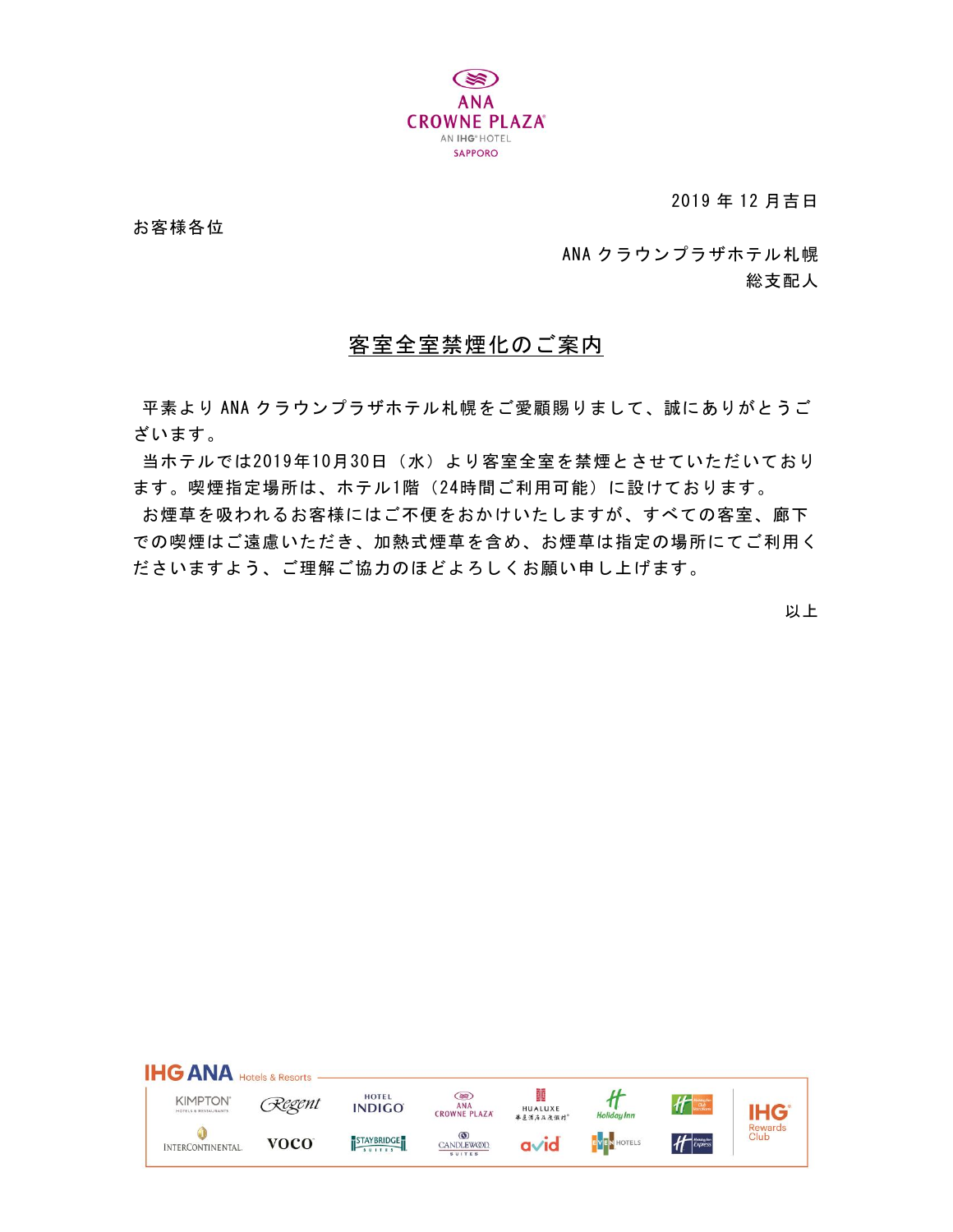

December 2019

## **Notification of new non-smoking policy**

Dear guests,

Thank you very much for having chosen to stay with us as your destination.

Please kindly be informed that effective as of 30 October 2019 all our guest rooms have been non-smoking room.

Alternatively, for those who smoke there is a 24 -hour designated smoking area located in the lobby on 1st floor.

Of this change smoking in our property at all points is prohibited except for the designated smoking area if you wish to smoke including heated tobacco products. We apologize for any inconvenience caused in this connection and truly appreciate for your cooperation in order for us to provide smoke-free environment.

Regards,

ANA Crowne Plaza Sapporo General Manager

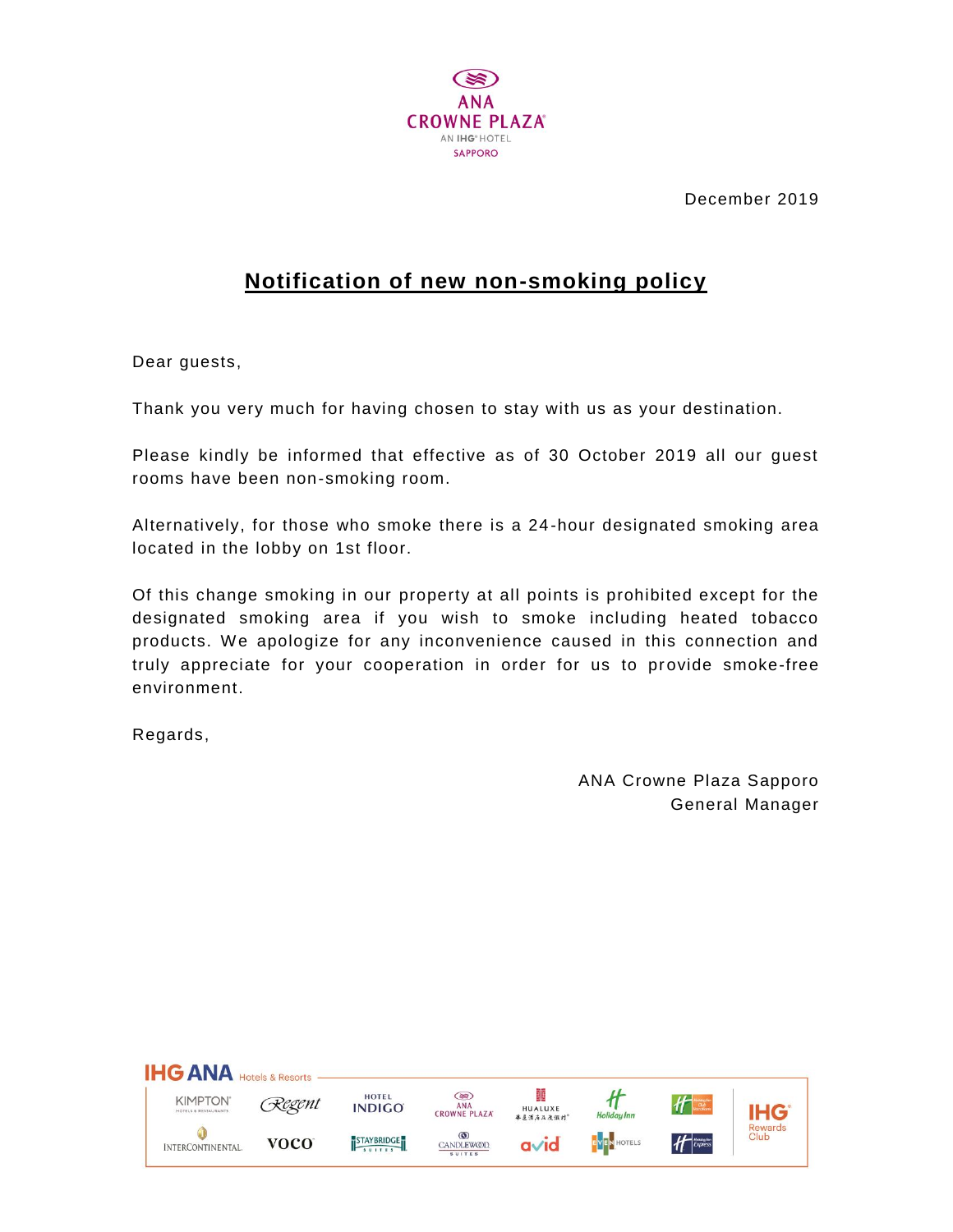

2019 年 12 月吉日

各位贵宾

ANA 皇冠假日酒店札幌总支配人

## 客室全面禁烟的通知

您好!承蒙各位贵宾厚爱光临 ANA 皇冠假日酒店, 我们深表感谢!

酒店将于 2019 年 10 月 30 日(星期三)开始实施客房全面禁烟,请不要在客房内以及走 廊内, 包括电子烟在内的烟草。在酒店 1 楼设有指定吸烟处(1 楼大堂 24 小时可以利用)

谢谢您的理解和合作。